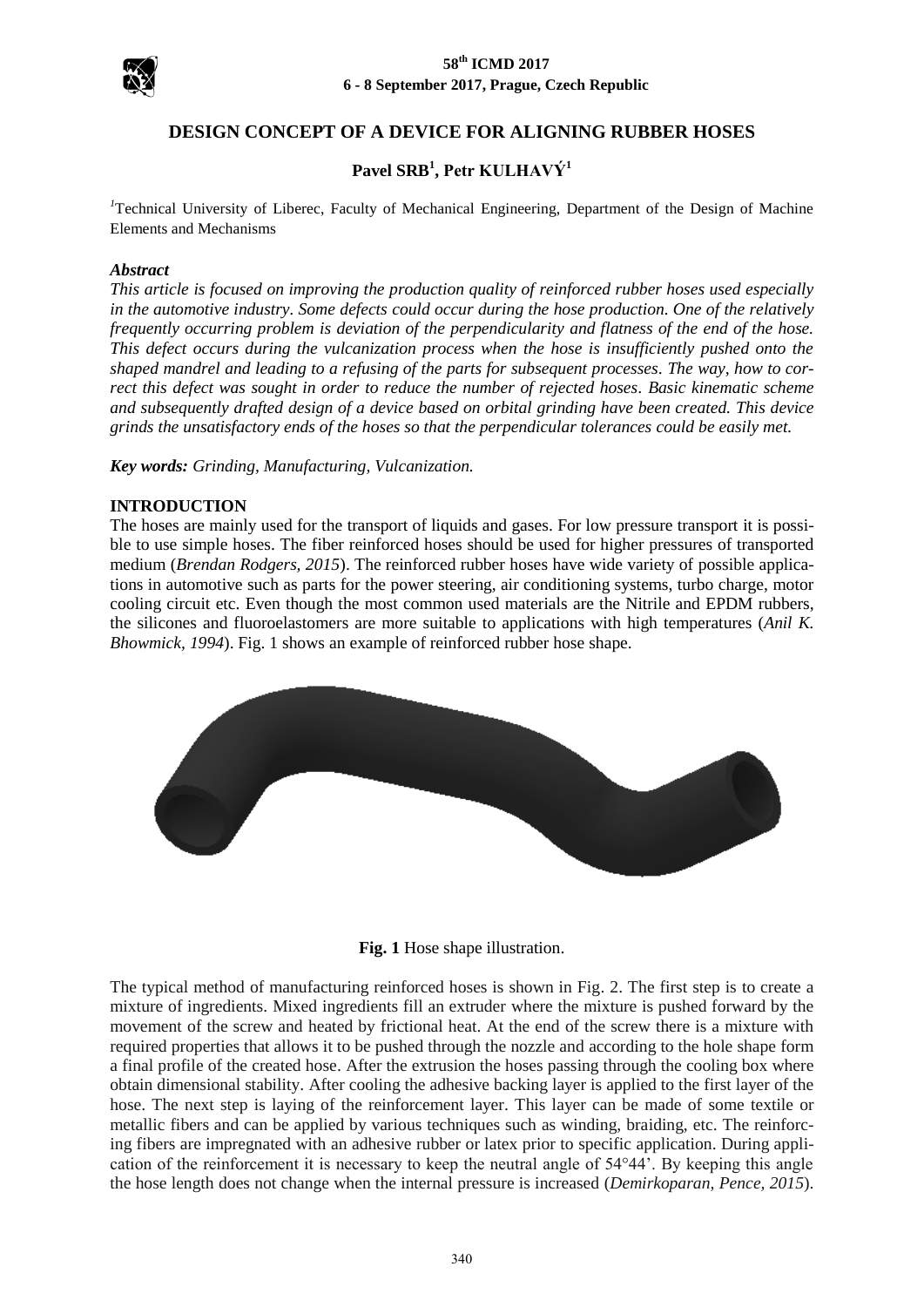

The outer layer of the hose is applied by a second extruder on the surface with the fibre reinforced layer. The number of reinforcement layers could be higher depending on the type of hose. Subsequently, the semifinished hose is cut to the required lengths. This way prepared semi-finished hoses are further pushed onto the complex shaped mandrels of the vulcanization device by operators.



**Fig. 2** Reinforced hose manufacturing line.

This is a very demanding physical work and also the place where the defects could occur. The blank hose of the exact length has to be evenly pushed on the mandrel. It is particularly important to properly tighten the ends of the hose to fit the mandrel ends. This correct placement depends mainly on the experiences and carefulness of the operator. Due to this fact occurs relatively large number of defects. When the operator does not press the hose on the mandrel properly, vulcanization can cause that the hose end deviate from the plane perpendicular to the actual axis in the end point as could be seen in the Fig.3. The maximum permissible deviation depends on the diameter of the hose. Usually for the standard diameters of hoses used in automotive is the tolerance about 1 mm in any of circumferential points. The aim of this article was to propose measures to prevent the occurrence of rejects parts or to design a device that the rejected hoses could simply repair.



**Fig. 3** Illustrations of the possible defects - oblique, concave, convex

## **MATERIALS AND METHODS**

The first step in finding the corrective measures was to evaluate the current state. The problem is caused especially by the fact that unvulcanized rubber is very ductile. The mandrel is equipped at one end with a stop of a suitable shape (Fig. 4 left). Using of too high force can cause deformation in the stop area. On the other hand, with an insufficient force, the end of the hose will not be pushed to the stop. The other end of the mandrel is equipped with an undercut for the optical check of the sufficient hose push. First contact check was proposed, when several contact sensors were placed around the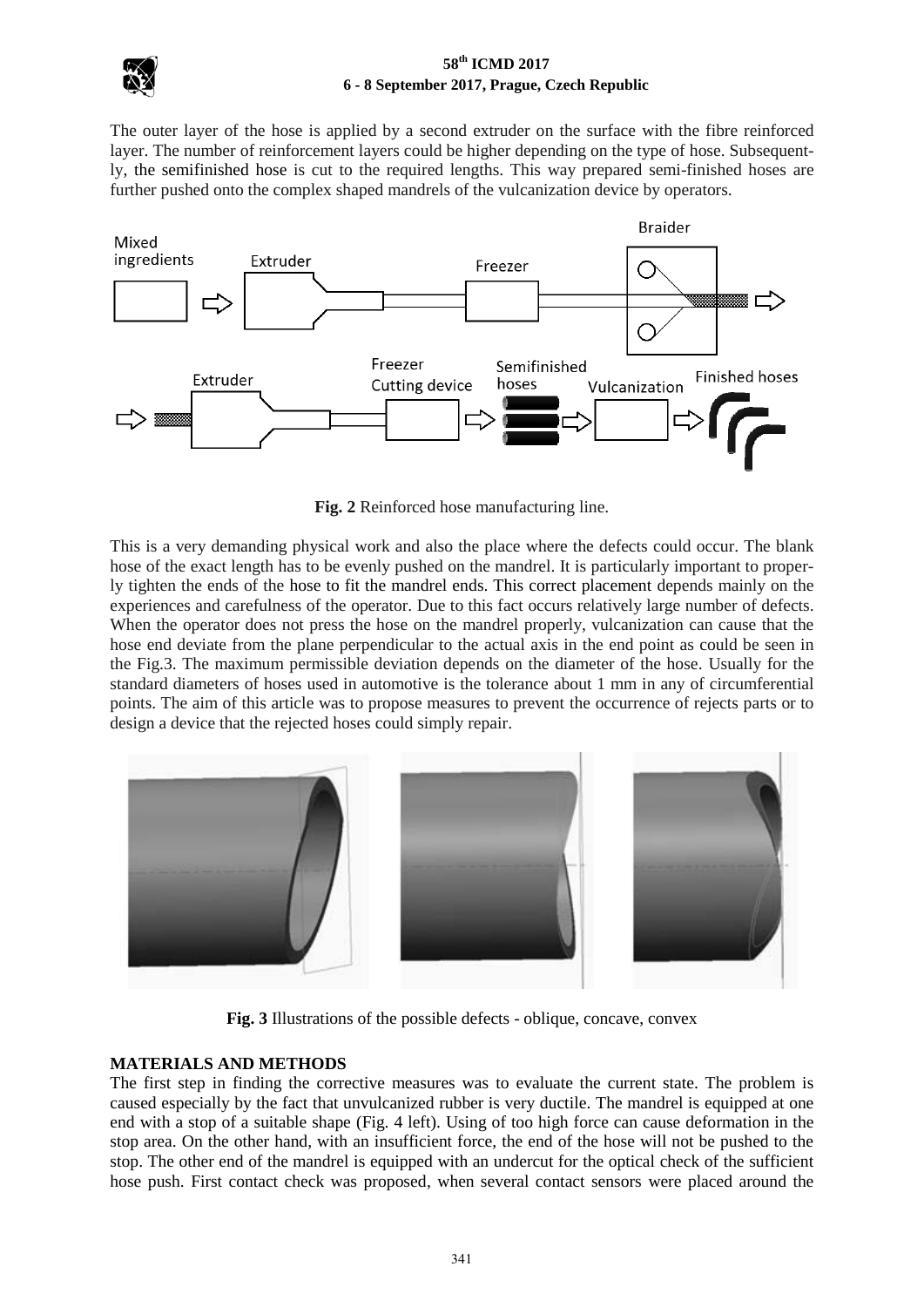

stop of the mandrel, and sufficient contact of the hose is checked with the entire front face of stop. Similarly, at the opposite end of the mandrel, the sensors are located in the radial direction to check the correct position of the hose, the design is shown in Fig. 4 right. Another option was using optical elements instead of contact in a similar configuration.



**Fig. 4** Left - mandrel shape and hose placement, Right - locations of sensor on mandrel

Finally was decided that instead of preventing defects, faulty hoses will be repaired. Due to the relatively high complexity of the checking system and also because of the very variable range of hoses (lots of different mandrels shape and diameters). Each mandrel would have contain many active elements. In the vulcanization environment it is all burdened by high temperature and humidity, therefore it can be assumed that the electronic parts will lost their durability. The second considered option is to repair the already produced rejected parts. Usually the length of the hose has a considerably greater tolerance than the hose face from the plane. Here is the possibility to cut or grind the insufficient end of the hose to the required tolerance. Several experiments were performed with a grinding of hoses on conventional grinding machine Fig. 5. It has been proved that by grinding it is possible to achieve sufficient flatness of the end of the hose and also satisfactory surface quality.



**Fig. 5** Repairing of a rejected part: left – grinder, middle and right – the hose after grinding

#### **RESULTS AND DISCUSSION**

The conceptual design of a single purpose device for grinding the ends of hoses was developed (Fig. 6). The device consists of a rigid frame on which the hollow shaft is mounted by means of bearings. The fixed pin passings through the hollow shaft. The grinder is mounted on the hollow shaft slidably by means of grooving. The pneumatic drive enables the linear movement of the grinder. The stepper motor provides a rotary motion of the grinder around the pin. The principle of the device is that the hose is pushed onto pin and fixed. After that the grinder start rotation, the linear actuator sets